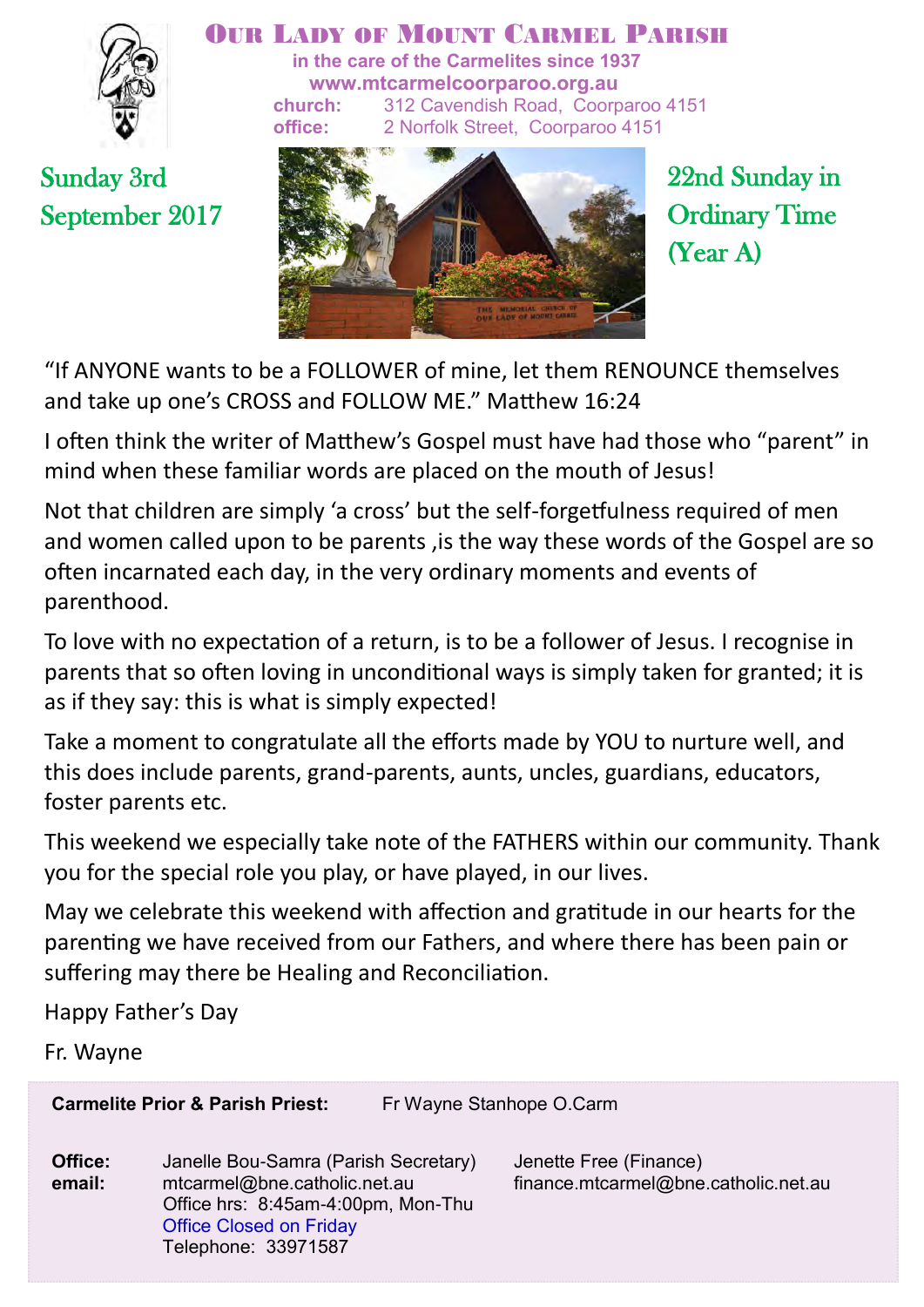# PARISH MASS TIMES

Weekends Saturday Vigil: 6pm Sunday: 8:30am & 5:30pm

Weekdays: Monday, Wednesday, Thursday and Friday 9:00am

## Tuesday: Liturgy of the Word and Communion in the Sacristy

*A Mass of Anointing is held on the first Wednesday of every month at 10:00am followed by morning tea.*

### Reconciliation: Saturdays 4:30 -

### 5:00pm

 Rosary: Mondays after 9:00am Mass

*Our Church is always open during daylight hours, to allow you the opportunity to come in and spend some quiet time.*

———————————————————————————



 **Sacrament of Eucharist -** 

**First Holy Communion**

**Congratulations to all those children who are on their journey toward completing their Sacrament of Eucharist.** 

**We will be celebrating this Sacrament at Our Lady of Mt Carmel Parish, at all of the Masses this weekend 2/3 September and the following weekend 9/10 September.**



### **Lay Carmelite Retreat** *Theme: Living Eucharist*

*To be conducted by Fr Wayne Stanhope* 

| When:                            | Sunday 17th September 2017,<br>10am-2:30pm                                                                                                 |  |
|----------------------------------|--------------------------------------------------------------------------------------------------------------------------------------------|--|
| Where:                           | Our Lady of Mt Carmel<br><b>Community Room</b>                                                                                             |  |
| Cost:                            | \$20 per person (includes morning<br>tea) BYO Lunch.                                                                                       |  |
| RSVP:                            | 10th September 2017 to Carmel<br>Weston [3397 9421,<br>carmelmaryweston@gmail.com]<br>or Joy Darby [3491 6209,<br>joyrussdarley@gmail.com] |  |
| Full Details on the notice board |                                                                                                                                            |  |

**ALL ARE WARMLY WELCOME TO ATTEND**

#### **Golden Wedding Anniversary Mass**

Couples celebrating their Golden Wedding Anniversary (or longer) and their family and friends, are invited to the annual Mass with Bishop Brian V. Finnigan at the Cathedral of St Stephen. The Mass will be celebrated on **Saturday 7th October, commencing at 10.00am**. Light refreshments will be served in the Hanly Room, following the Mass and for catering purposes you are asked to RSVP to [cathedral@bne.catholic.net.au o](mailto:cathedral@bne.catholic.net.au)r telephone 3324 3030 by Friday 29 September.



## **Parish Diary Dates**

| Mon 4         | St Vincent de Paul meet at 7.30pm            |
|---------------|----------------------------------------------|
| Wed 6         | Mass of Anointing at 10am                    |
|               | Alpha 6                                      |
|               | 9/10 Sept First Holy Communion at all Masses |
|               | Wed 13 Finance Council meet at 7pm           |
|               | Alpha 7                                      |
| <b>Sun 17</b> | Lay Carmelite Retreat                        |
| <b>Mon 18</b> | St Vincent de Paul meet at 7.30pm            |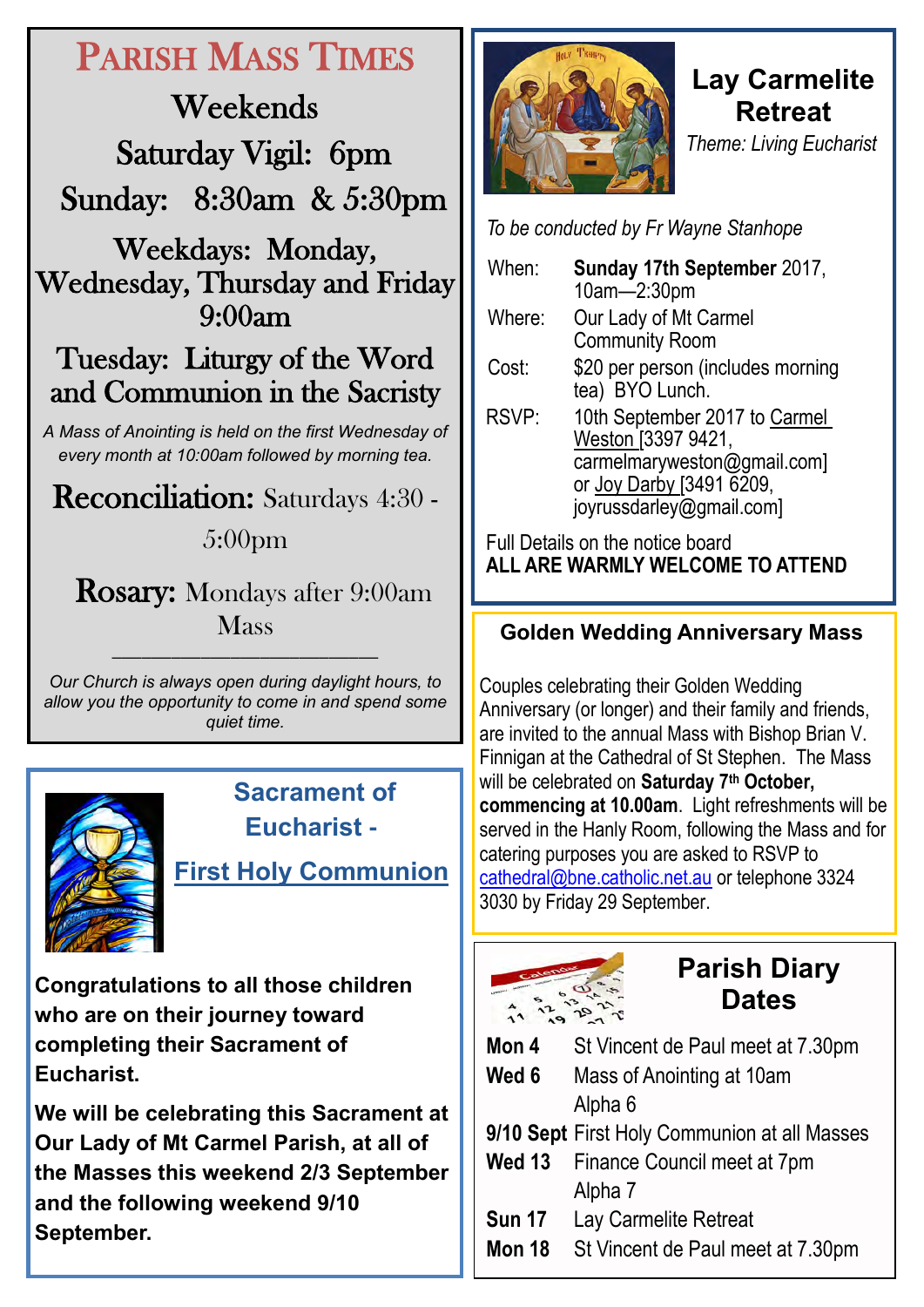**"Thank you very much" to all the parishioners at Our Lady of Mount Carmel-Coorparoo parish who have supported me in various ways during my stay at this Parish. I always remember you all in my prayers and my mission as a Priest. God bless you all.**

Fr. Fausto Tilman de Araujo, O.Carm

#### **INVITATION**

#### **FR BRIAN FITZPATRICK**

After 47 years of ministry, Fr Brian is retiring.

*The Parish of Our Lady of Mt Carmel would like to congratulate Fr Brian on his service to the Augustinian Order. We thank him for his support in our Parish and wish him good luck. St James parish has invited all to a celebration in Fr Brian's honour.* 

When: **Sunday 24th September** after 9am mass

Where: St James Hall, 165 Old Cleveland Road, Coorparoo.

### **Spirituality Group**

**We are still meeting if you would like to pop in and see what it's like!**

We are up to Chapter 3 of Come and See – Spirituality for everyday living by Kevin Treston. Our next meeting is in the Community Lounge,  $1<sup>st</sup>$  floor, Building 5 at The Village, Coorparoo on Wednesday 30 August at 3pm. There is parking inside the complex, or on Goring or Park St.

For further information please call me on 3847 1347 , Maggie Crowe.

#### **2017 ANNUAL CATHOLIC CAMPAIGN**

The 2017 Annual Catholic Campaign will take place in the Parish on Saturday 16 September and Sunday 17 September. This campaign is to support the following:

Priests Foundation,

Centacare,

Holy Spirit Seminary,

MacKillop Fund Bursaries and the

Annual Grants Program.

*I hope that you will be the answer to someone's prayer and support the merciful works of your local Church. May God who is the giver of all gifts bless you in every way. As always in the Lord,* 

**Most Rev. Mark Coleridge Archbishop of Brisbane**

## Did you know?

In 2016, your donations have transformed the lives of 20 students through the gift of a Catholic education, through a MacKillop Fund bursary. Please support the 2017 Annual Catholic Campaign vour gift will be a blessing to a child, and bring hope to their family.



**GIVING A CATHOLIC** EDUCATION TO CHILDREN SUFFERING SIGNIFICANT HARDSHIP

The Mary MacKillop Catholic School Access Fund continues the legacy of Australia's first saint, giving children who have suffered significant and unforeseeable hardship, a Catholic school bursary, which covers their tuition and fees.

The MacKillop Fund bursaries are funded by gifts to the Annual Catholic Campaign, Your tax-deductible donation this year will fund even more deserving children.



Your gift is the answer to someone's prayer. 9 - 10 SEPTEMBER